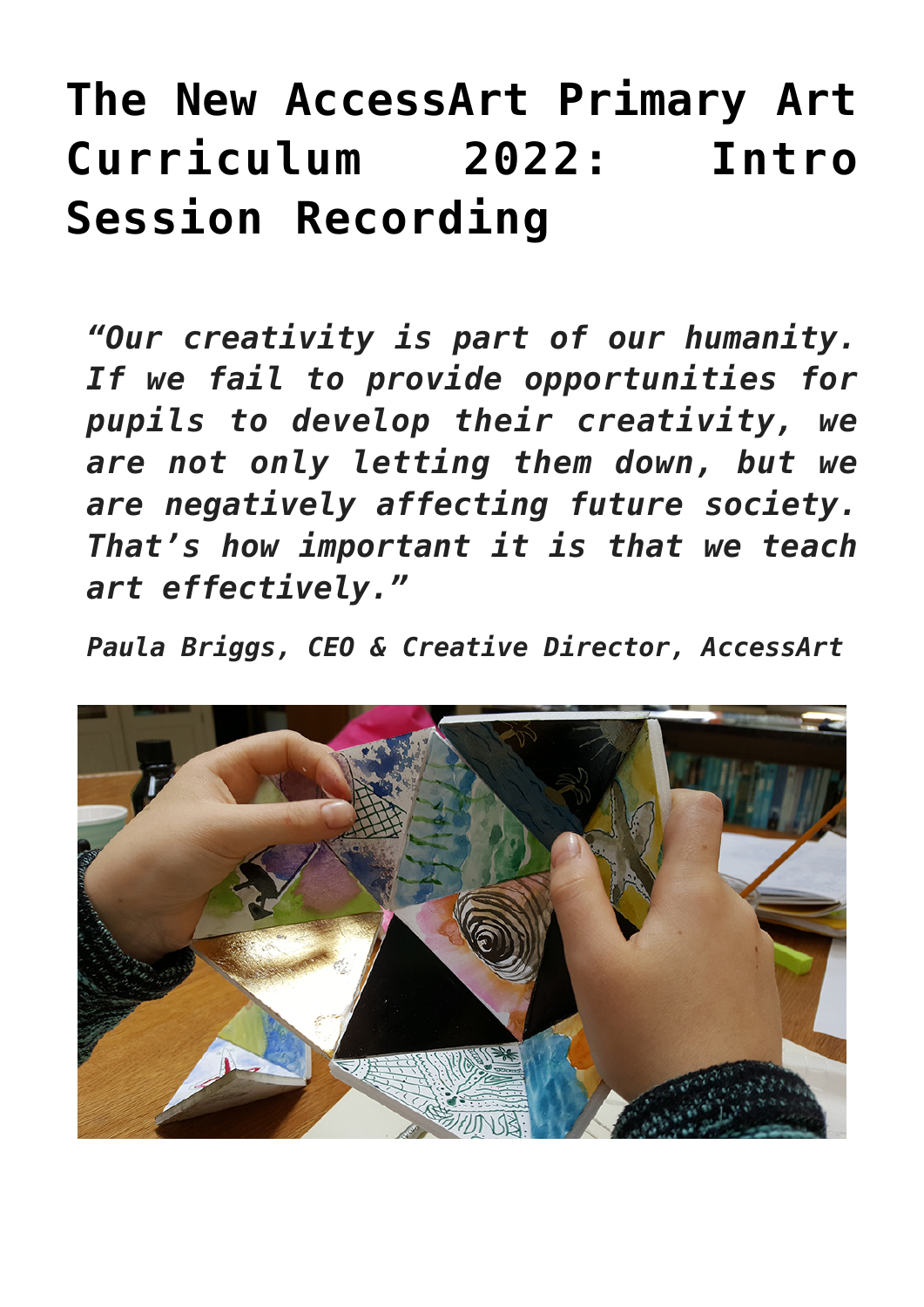**AccessArt is pleased to announce we are working on a new version of our existing [Exemplar Plan.](https://www.accessart.org.uk/exemplar-primary-art-plan/)**

**The New AccessArt Primary Art Curriculum will be available from May for use in September 2022. [You can see the](https://www.accessart.org.uk/primary-art-curriculum/) [Curriculum live, as it is developed,](https://www.accessart.org.uk/primary-art-curriculum/) [here.](https://www.accessart.org.uk/primary-art-curriculum/)** 

**The [PDF here](https://www.accessart.org.uk/wp-content/uploads/2022/02/The-New-AccessArt-Primary-Art-Curriculum.pdf) shares our intent, the proposed format, and how to access the new curriculum.** 

**Recording of the Introductory zoom tour on 29th March 2022, including Q&A.**

## **Please find some FAQ below**

**Where Can I See the New Curriculum Plan?**

**You can see the new curriculum plan in development at [www.accessart.org.uk/primary-art-curriculum/](https://www.accessart.org.uk/primary-art-curriculum/)**

**When Will the New Plan Be Launched?**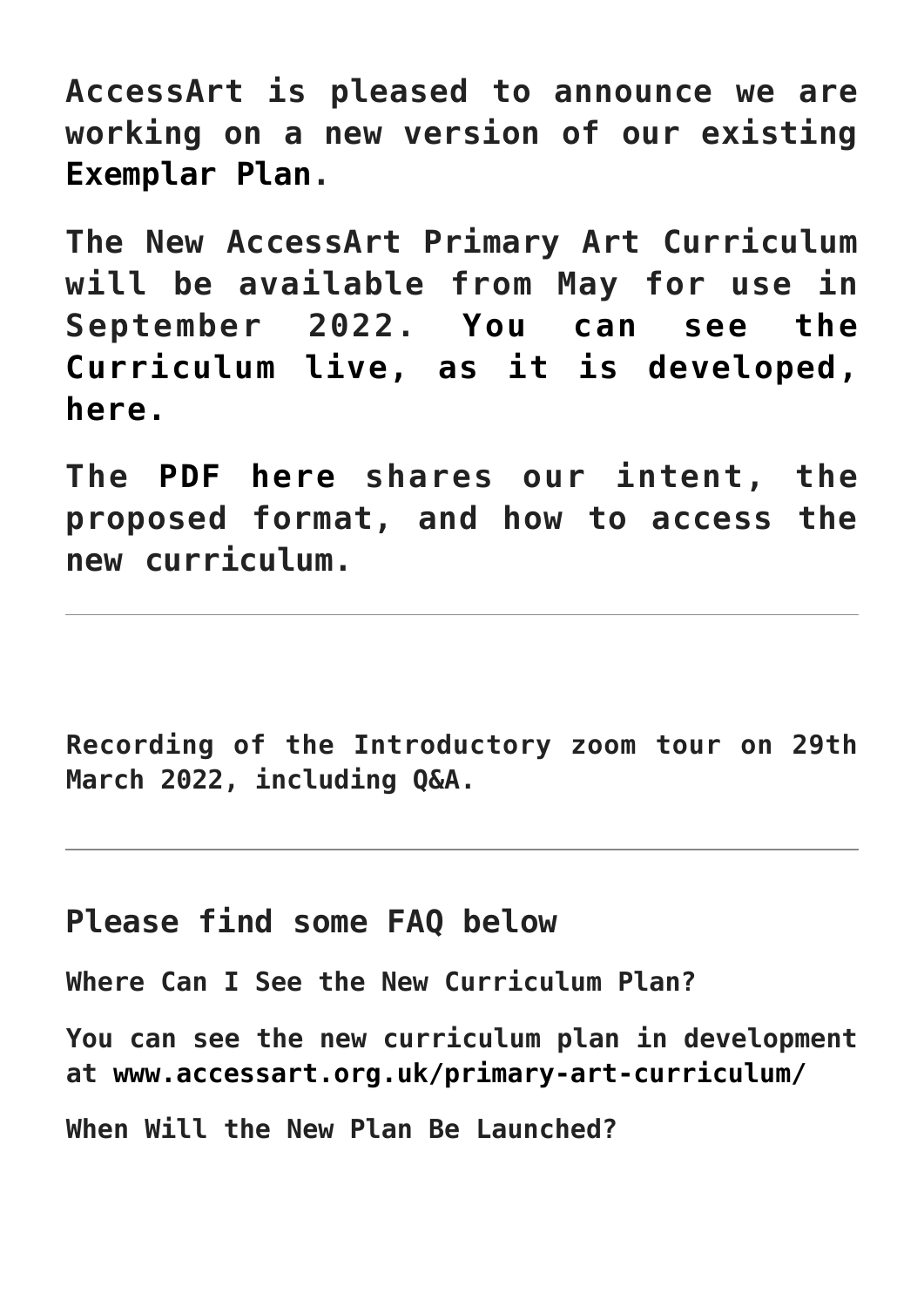**May 2022**

**How Much Does It Cost To Access the new AccessArt Primary Art Curriculum?**

**The new Curriculum Plan is included in AccessArt membership. [Schools implementing the plan across](https://www.accessart.org.uk/membership-benefits/) [the whole school must be multiuser members.](https://www.accessart.org.uk/membership-benefits/)** 

**What are the main differences between the new curriculum and the original AccessArt Exemplar Plan?**

**The original Exemplar Plan had links to AccessArt resources for each half term block, but it did not put the resources in a pathway. It expected teachers to create a learning journey around the resource.**

**The new curriculum will consist of 36 "pathways", one for each half term years 1 to 6. Each pathway will consist of links to external websites (to look at artists) and links to AccessArt activity and pedagogy resources. Together these resources will provide all teachers with a guided but flexible structure to help them facilitate learning.** 

**[Please see our PDF for full details.](https://www.accessart.org.uk/wp-content/uploads/2022/02/The-New-AccessArt-Primary-Art-Curriculum.pdf)**

**Can we still use the original Exemplar Plan?**

**Yes the original Exemplar Plan will remain on the site for schools.**